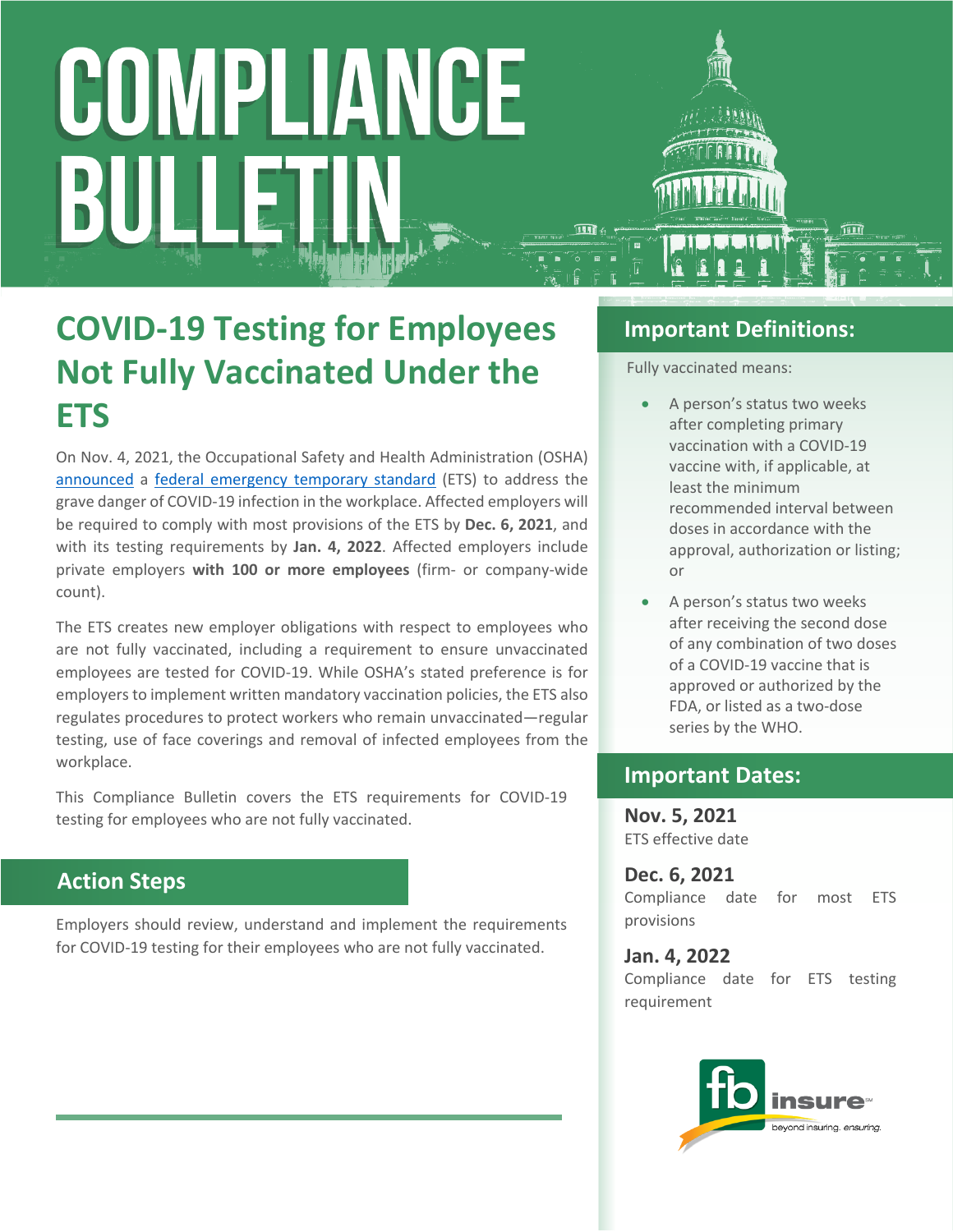#### **Routine Testing Background**

According to OSHA, the most effective and efficient workplace control for preventing the spread of COVID-19 is vaccination, and the ETS states OSHA strongly prefers that employers implement written mandatory vaccination policies. In addition to being more likely to become infected with COVID-19, people who are unvaccinated are more likely to experience severe clinical outcomes from COVID-19 than fully vaccinated people. However, the ETS provides a few exemptions from the mandatory vaccination requirement and allows employers to implement policies where employees may choose whether to be vaccinated or undergo regular testing and use face coverings at work.

**E MAIL LIBRARY** 

Where employers have unvaccinated employees, regular COVID-19 screening tests are necessary so that infected employees can be identified and removed from the workplace to prevent workplace transmission. Adequate testing can also facilitate early medical intervention when appropriate.

Routine testing of unvaccinated employees is necessary regardless of whether unvaccinated employees present COVID-19 symptoms because a SARS-CoV-2 infection is often attributable to asymptomatic and/or presymptomatic transmission. Although less effective and efficient than vaccination, the CDC has recognized that regularly testing unvaccinated employees for COVID-19 is a useful tool for identifying and isolating asymptomatic and/or presymptomatic infected individuals.

#### **Diagnostic and Screening Testing**

Testing for COVID-19 can broadly be divided into two categories: **diagnostic testing** and **screening testing**.

The purpose of diagnostic testing is to identify current infection when a person has signs or symptoms consistent with COVID-19, or when a person is asymptomatic but has recent known or suspected exposure to SARS-CoV-2. The information provided by diagnostic testing can be used by a health care provider to diagnose or treat a patient.

The purpose of screening testing is to identify infected people who are asymptomatic and do not have known, suspected or reported exposure to COVID-19. Screening testing helps to identify unknown cases so that:

- Measures can be taken to prevent further transmission to others (e.g., removal from the workplace and home isolation); and
- Allow infected (but asymptomatic) people to begin medical treatment, as appropriate, so they can better avoid the most severe outcomes of COVID19 (e.g., high-risk individuals seeking monoclonal antibody treatment or anti-viral medication).

While both types of testing can help prevent the spread of COVID-19, the testing required under the ETS is screening testing. However, the ETS does not preclude additional diagnostic testing if an employee shows signs or symptoms consistent with COVID-19 or has recent known or suspected exposure to SARS-CoV-2. Both screening and diagnostic testing involve the use of viral COVID-19 tests to detect current infection, as opposed to antibody COVID-19 tests, which are used to detect whether a person has antibodies for COVID-19. A positive antibody test indicates someone has antibodies to SARS-CoV-2, the virus that causes COVID-19. Antibodies could either result from a prior infection with the virus or vaccination against COVID-19.

It is important to note that OSHA's definition of a "COVID-19 test" requires that COVID-19 tests be cleared, approved or authorized by the FDA and administered in accordance with authorized instructions—with the noted exception of not

This Compliance Bulletin is not intended to be exhaustive nor should any discussion or opinions be construed as legal advice. Readers should contact legal counsel for legal advice. Design © 2021 Zywave, Inc. All rights reserved.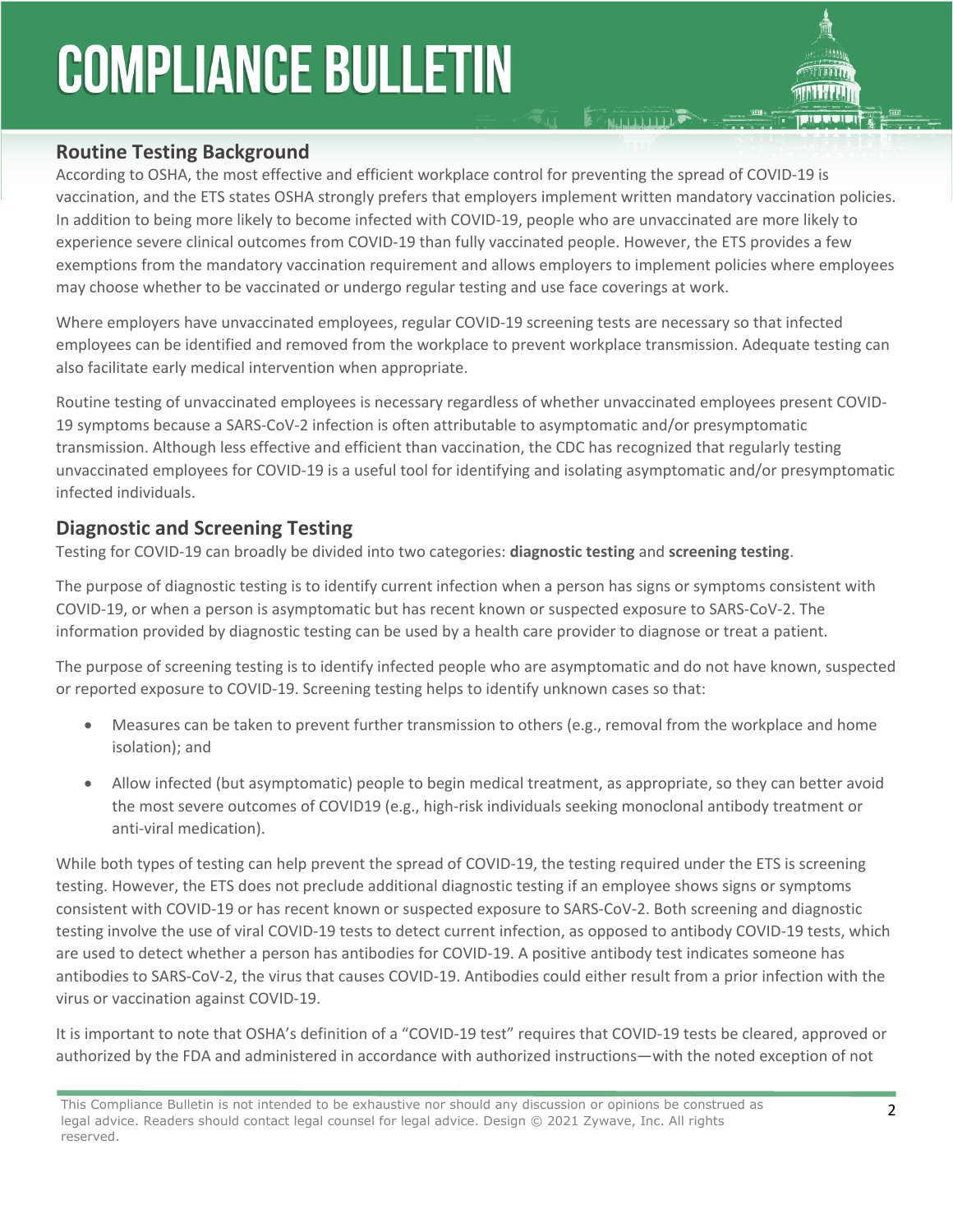allowing tests that are both self-administered and self-read by the employee unless observed by the employer or an authorized telehealth proctor.

Regular screening testing of individuals for COVID-19 is an effective method of identifying asymptomatic and presymptomatic infections. Screening testing of unvaccinated employees is necessary because symptom and temperature checks will miss both asymptomatic and presymptomatic infections, which is a serious problem because presymptomatic and asymptomatic transmission are significant drivers of the continued spread of COVID-19.

Screening testing with antigen tests is a rapidly evolving and important tool that can be used to reduce the spread of SARS-CoV-2 in the workplace, particularly when coupled with other COVID-19 prevention and control measures (e.g., workplace removal of infected persons, proper use of face coverings). The CDC recommends screening testing of unvaccinated asymptomatic workers as a useful tool to detect COVID-19 and stop transmission quickly. Screening testing is particularly useful in areas with moderate to high community transmission of COVID-19, which is currently the overwhelming majority of the United States.

#### **Testing Requirements**

OSHA has set the minimum frequency of testing unvaccinated workers at seven days in workplaces with unvaccinated employee**s**. The agency expects that this testing frequency will be effective in slowing the spread of COVID-19 in those workplaces when used in tandem with face coverings and removal of infected individuals. OSHA emphasizes that each of these infection controls provides some protection from COVID-19 by itself, but that they work best when used together, layering their protective impact to boost overall effectiveness.

A more frequent testing schedule would result in significant additional costs, and OSHA is hesitant to impose these costs and depart from CDC recommendations without a fuller record generated through the commentary process initiated along with the ETS publication. Nonetheless, it should be noted that nothing in this rule prevents employers from conducting more frequent screening testing based on factors such as the level of community transmission, workplace experience with outbreaks and type of workplace (e.g., specific workplace factors such as high-volume retail or the critical infrastructure sector).

Employers subject to the ETS must ensure that each employee who is not fully vaccinated and reports at least once every seven days to a workplace where other individuals (e.g., co-workers, customers) are present:

- Is tested for COVID-19 at least once every seven days; and
- Provides documentation of the most recent COVID-19 test result to the employer no later than the seventh day following the date on which the employee last provided a test result.

Testing must occur every seven days regardless of an employee's work schedule. For example, an unvaccinated, part-time employee scheduled to work only every Monday and Tuesday must still be tested at least once every seven days. Because employees must provide documentation of their most recent COVID-19 test results to their employers no later than the seventh day following the date on which they last provided a test result, employees may want to set a schedule for their testing (e.g., get a COVID-19 test every Wednesday). A consistent testing day may help employees ensure their documentation is provided every seven calendar days.

#### **Employees Working Where Others Are Not Present**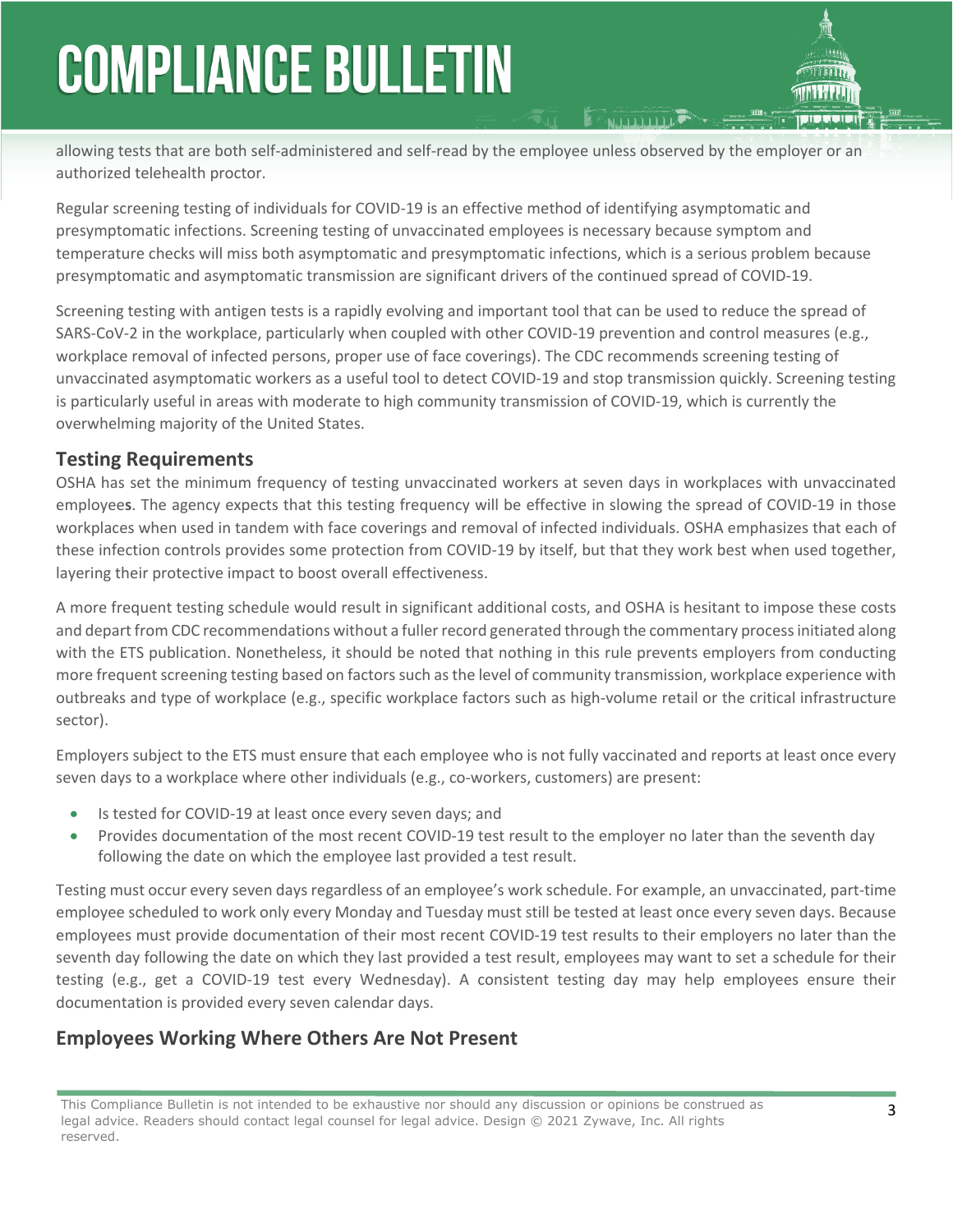In situations where an employee does not report to a workplace where other individuals, such as co-workers or customers, are present during a period of seven or more days, employers must ensure employees are tested for COVID-19 within seven days before returning to the workplace and provide documentation of that test result to their employer upon return to the workplace.

For example, suppose an unvaccinated office employee has been teleworking for two weeks but must report to the office, where other employees will be present (e.g., co-workers, security officers, mailroom workers), on a specific Monday to copy and fax documents. In that case, that employee must receive a COVID-19 test within the seven days prior to the Monday and provide documentation of that test result to the employer upon return to the workplace.

The employee's test must occur within the seven days before the Monday the employee is scheduled to report to the office, but it also must happen early enough to allow time for the results to be received before returning to the workplace. Similarly, unvaccinated new hires would need to be tested for COVID-19 within seven days prior to reporting to a workplace where other employees will be present and provide documentation of their test results no later than arrival on their first day of work. Since point-of-care testing that uses an antigen test allows for results within minutes, OSHA does not expect that scheduling tests or providing results to employers will be an impediment.

#### **Employer Discretion on Satisfying ETS Obligations**

An employer has some discretion regarding how to satisfy its obligations for the testing requirement, but those policies and procedures must be detailed in the employer's written policy pursuant to the employer's policies on vaccinations.

For example, an employer must specify how testing will be conducted (e.g., testing provided by the employer at the workplace, employees independently scheduling tests at point-of-care locations, etc.). The employer must also specify in their policy how employees should provide their COVID-19 test results to the employer (e.g., an online portal, to the human resources department). The Summary and Explanation of employer policies on vaccination provides additional information regarding the requirements of policies under this ETS.

Test results given to employers must contain:

- Information that identifies the worker (i.e., full name plus at least one other identifier, such as date of birth);
- The specimen collection date;
- The type of test;
- The entity issuing the result (e.g., laboratory, health care entity); and
- The test result.

If an employer is notified that an employee has a positive screening test, the employer must remove that employee from the workplace. Employees should quarantine, and employers must not allow employees to return to the workplace until they meet the requirements for the return to work criteria. Employees can return to work when they:

- Receive a negative result on a COVID-19 nucleic acid amplification test (NAAT) following a positive result on a COVID-19 antigen test (the most common screening test);
- Meet the return to work criteria in Centers for Disease Control and Prevention's (CDC) [Isolation Guidance](https://www.cdc.gov/coronavirus/2019-ncov/your-health/quarantine-isolation.html); or
- Receive a return-to-work recommendation from a licensed health care provider.

OSHA states that it expects that most screening testing will be antigen testing, conducted at point-of-care locations due to the reduced cost and faster processing time when compared to NAAT testing in laboratories. Rapid point-of-care tests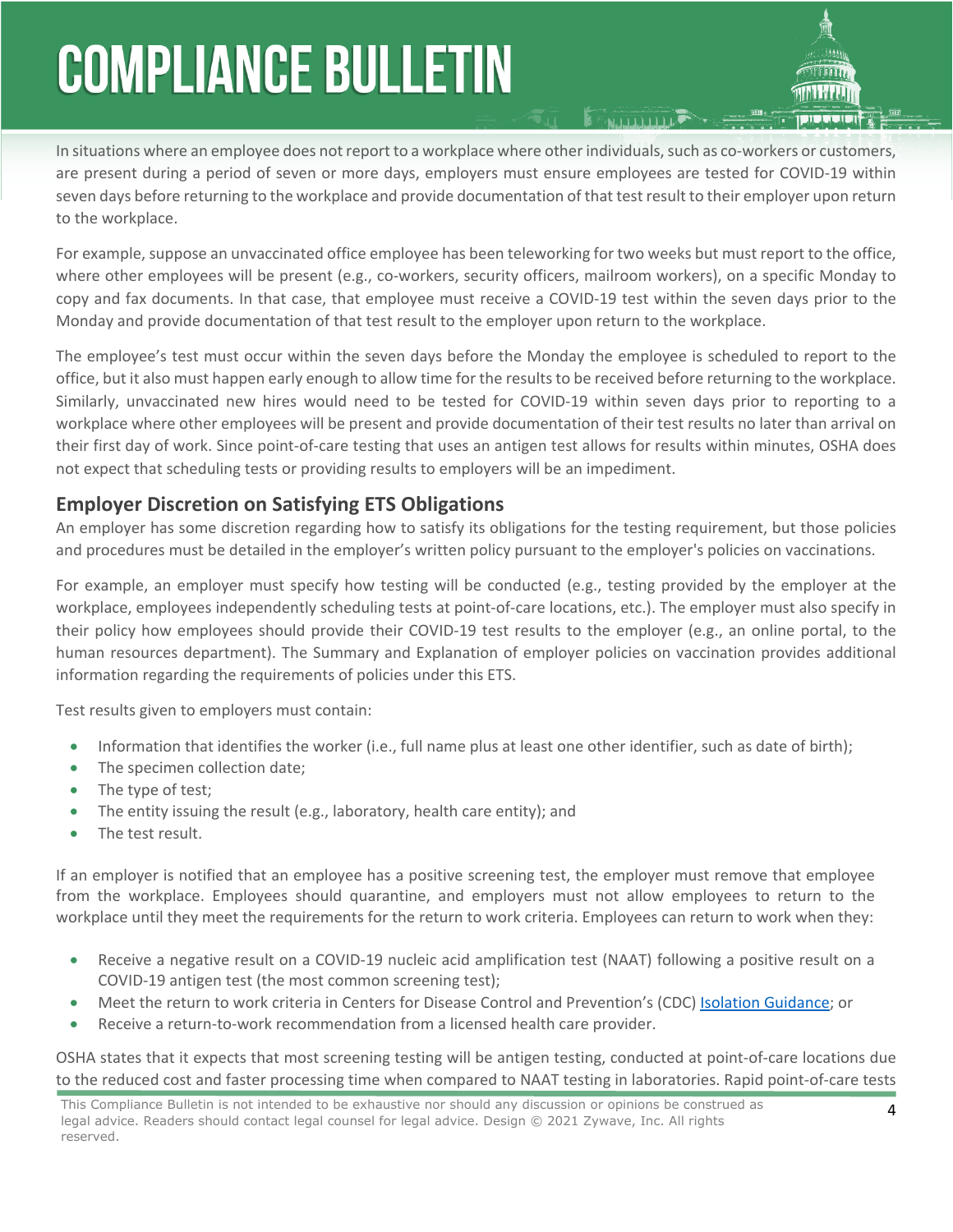are administered in various settings, such as physician offices, urgent care facilities, pharmacies, school health clinics, workplace health clinics, long-term care facilities and nursing homes, and at temporary locations, such as drive-through sites managed by local organizations.

COVID-19 tests that are both self-administered and self-read do not meet the definition of "COVID-19 test" in this ETS (unless observed by the employer or an authorized telehealth proctor) and therefore do not satisfy the testing requirements.

Because antigen testing in point-of-care locations will typically produce results within minutes, the use of antigen testing should not result in an inability to provide the employer with test results in a timely fashion. However, the agency recognizes that where the employee or employer uses an off-site laboratory for testing, there may be delays beyond the employee's or employer's control. In the event that there is a delay in the laboratory reporting results and the employer permits the employee to continue working, OSHA will look at the pattern and practice of the individual employee or the employer's testing verification process and consider refraining from enforcement where the facts show good faith in attempting to comply with the standard.

#### **Pooling Procedures for Testing**

OSHA is allowing employers to use pooling procedures to satisfy the requirements of screen testing. Pooling (also referred to as pool testing or pooled testing) means combining the same type of specimen from several people and conducting one laboratory test on the combined pool of specimens to detect SARS-CoV-2 (e.g., four samples may be tested together, using only the resources needed for a single test). The advantages of pooling include preserving testing resources, reducing the amount of time required to test large numbers of specimens (increasing throughput), and lowering the overall cost of testing.

If pooling procedures are used, and pooled test results come back negative, then all the specimens can be presumed negative with the single test. In other words, all of the employees who provided specimens for that pool test can be assumed to have a negative test result for SARS-CoV-2 infection. Therefore, documentation of the negative pooled test result would satisfy the documentation requirement for each employee in the pool, and no additional testing is necessary.

However, if the pooled test result is positive, immediate additional testing would be necessary to determine which employees are positive or negative. Each of the original specimens collected in the pool must be tested individually to determine which specimen(s) is (are) positive. If original specimens from the workers in a pooled test with a positive result are insufficient to be subsequently tested individually, those workers in the positive pool would need to be immediately re-swabbed and tested. The individual employee test results would be necessary to satisfy the employee documentation requirements. Where pooled testing is used, CDC and Food and Drug Administration (FDA) procedures and recommendations for implementing screening pooled tests should be followed. OSHA states that only some tests are authorized for pooled testing and should be performed per the authorization.

#### **Responsibility for Cost of Testing**

OSHA explains that this section does not require the employer to pay for any costs associated with testing. As explained in Pertinent Legal Authority, Section II. of this preamble, the OSH Act authorizes OSHA to require employers to bear the costs of compliance with occupational safety and health standards, but OSHA has the discretion to decide whether to impose certain costs—such as those related to medical examinations or other tests—on employers "[w]here [it determines that such costs are] appropriate." [29 USC 655\(b\)\(7\).](https://www.osha.gov/laws-regs/oshact/section_6)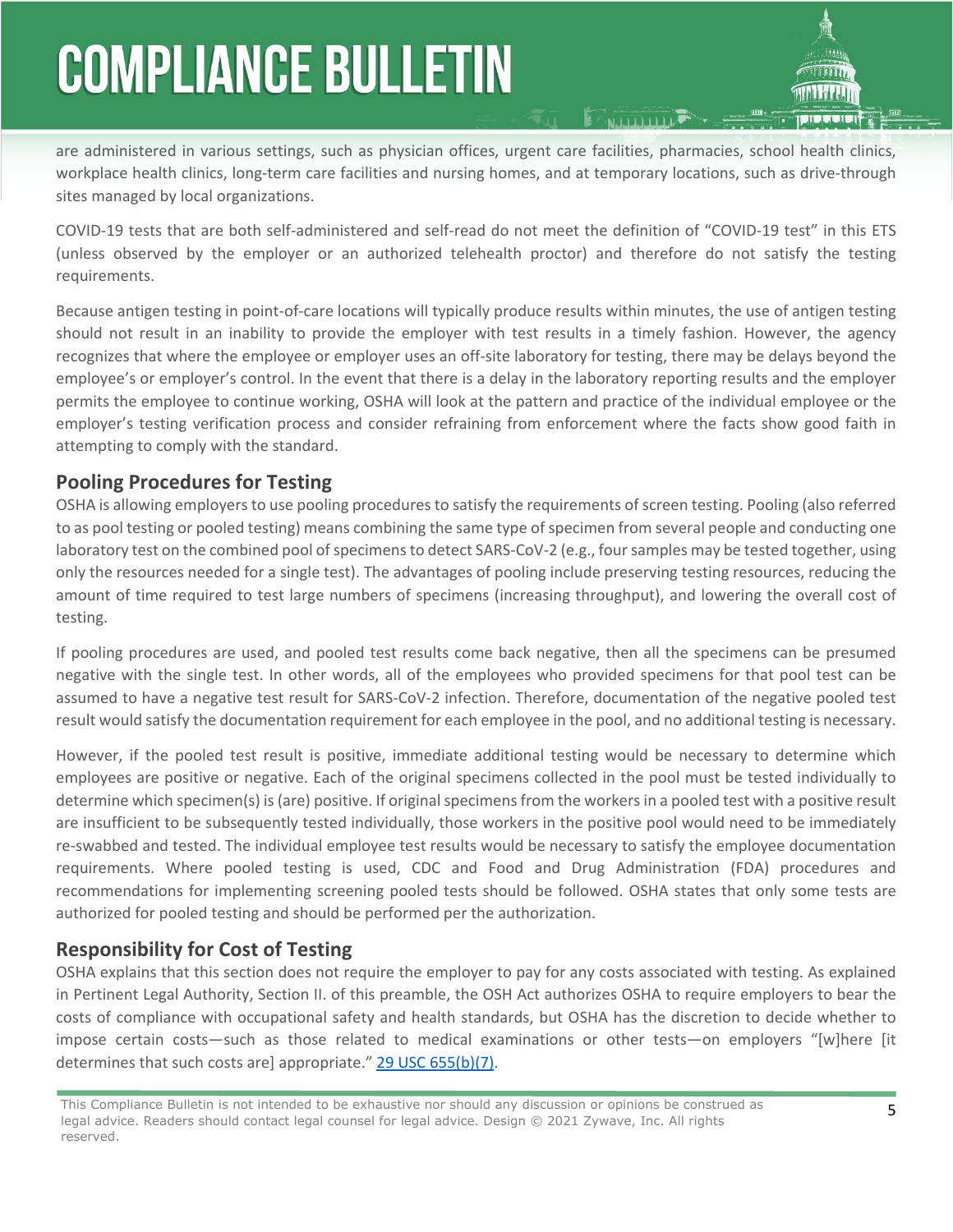OSHA has commonly required employers to bear the costs of compliance with standards as a cost of doing business, including requiring employers to bear the costs of medical examinations and procedures.

**EFAILDING** 

In the ETS, OSHA has largely required employers to bear the costs of compliance, including the typical costs associated with vaccination, but has determined that it would not be appropriate to impose on employers any costs associated with COVID-19 testing for employees who choose not to be vaccinated. This is because the ETS is designed to strongly encourage vaccinations since it is the most effective and efficient control for protecting unvaccinated workers from the grave danger posed by COVID-19. COVID-19 testing is only required under the ETS where an employee has made an individual choice to forgo vaccination and pursue a less protective option. For employees who choose to remain unvaccinated and are required to pay for their own COVID-19 testing, this ETS creates a financial incentive for those employees to become fully vaccinated and avoid that cost.

Although this ETS does not require employers to pay for testing, employer payment for testing may be required by other laws, regulations, or collective bargaining agreements or other collectively negotiated agreements. This section of the ETS also does not prohibit the employer from paying for costs associated with testing. Otherwise, OSHA leaves the decision regarding who pays for the testing to the employer.

Because OSHA does not specify who pays for the testing, OSHA states it expects that some workers and/or their representatives will negotiate the terms of payment. OSHA has also considered that some employers may choose to pay for some or all of the costs of testing as an inducement to keep employees in a tight labor market. Other employers may choose to put the full cost of testing on employees in recognition of the employee's decision not to become fully vaccinated. It is also possible that some employers may be required to cover the cost of testing for employees pursuant to other laws or regulations. OSHA notes, for instance, that in certain circumstances, the employer may be required, under the Fair Labor Standards Act, to pay for the time it takes an employee to be tested (e.g., if employee testing is conducted in the middle of a work shift). The subject of payment for the costs associated with testing pursuant to other laws or regulations not associated with the OSH Act is beyond OSHA's authority and jurisdiction.

As explained in a note to this ETS, under various anti-discrimination laws, workers who cannot be tested because of a sincerely held religious belief may ask for a reasonable accommodation from their employer. For more information about evaluating requests for reasonable accommodation for a sincerely held religious belief, employers should consult the Equal Employment Opportunity Commission's website: [https://www.eeoc.gov/wysk/what-you-should-know-about](https://www.eeoc.gov/wysk/what-you-should-know-about-covid19-and-ada-rehabilitation-act-and-other-eeo-laws)[covid19-and-ada-rehabilitation-act-and-other-eeo-laws](https://www.eeoc.gov/wysk/what-you-should-know-about-covid19-and-ada-rehabilitation-act-and-other-eeo-laws).

#### **Employee Failure to Provide Testing Results**

if an employee does not provide the result of a COVID-19 test, the employer must keep the employee removed from the workplace until the employee provides a test result. This provision of the ETS is imperative because workers with asymptomatic or presymptomatic SARS-CoV-2 infection are significant contributors to COVID-19 transmission, and screening testing will help to identify and remove those individuals from the workplace. Employees providing accurate and weekly test results to their employer is of utmost importance for preventing and reducing the transmission of COVID-19 in the workplace.

#### **Positive COVID-19 Tests**

This Compliance Bulletin is not intended to be exhaustive nor should any discussion or opinions be construed as legal advice. Readers should contact legal counsel for legal advice. Design © 2021 Zywave, Inc. All rights reserved.